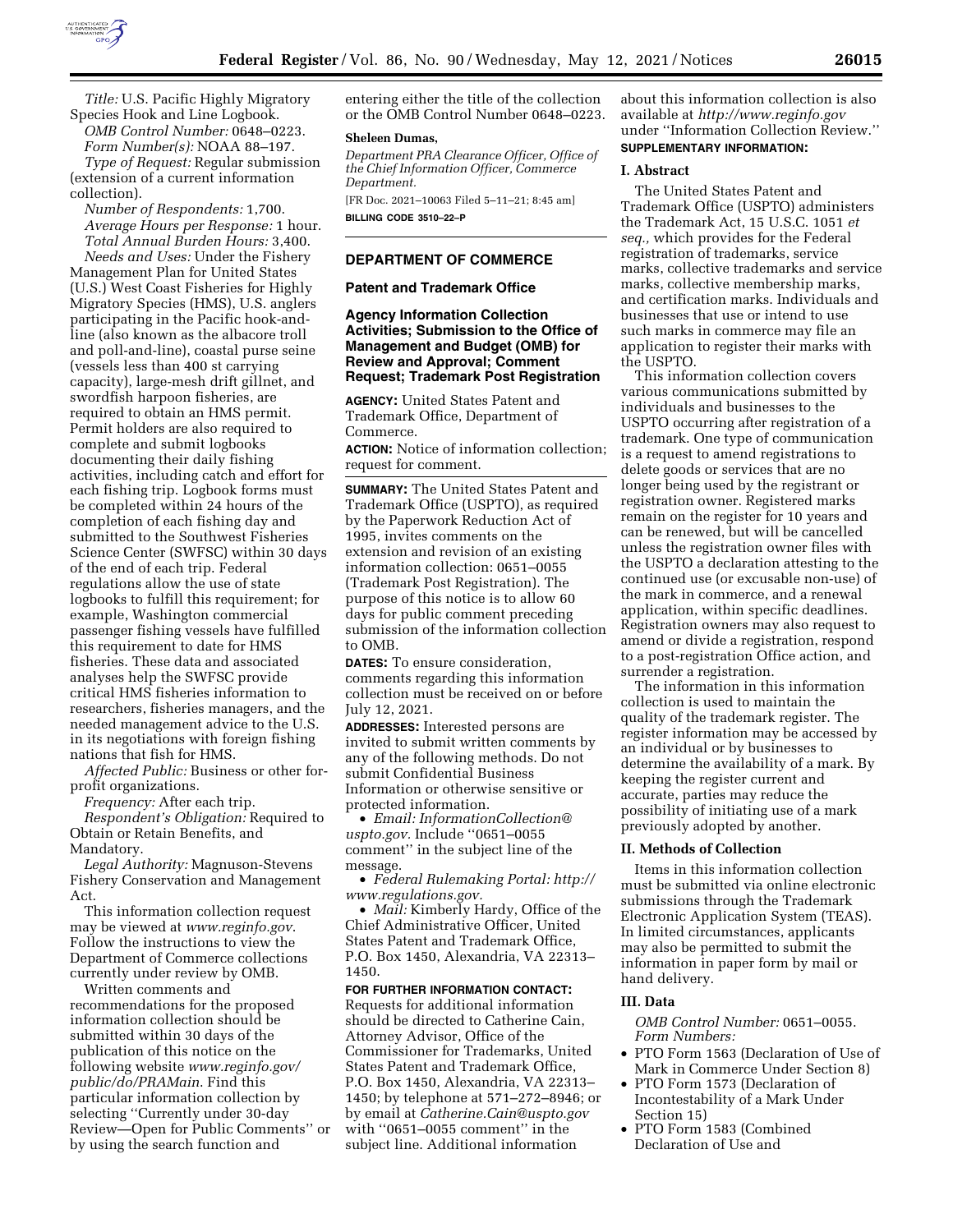Incontestability Under Sections 8 and 15)

- PTO Form 1597 (Section 7 Request)
- PTO Form 1963 (Combined Declaration of Use of Mark in Commerce and Application for Renewal of Registration of a Mark Under Sections 8 and 9)
- PTO Form 2302 (Response to Office Action for Post-Registration Matters)
- PTO Form 2309 (Surrender of Registration for Cancellation)
- PTO Form 2310 (Request to Divide Registration)
- PTO Form 2311 (Section 12(c) Affidavit)

*Type of Review:* Extension and revision of a currently approved information collection. *Affected Public:* Private sector;

individuals or households. *Estimated Number of Respondents:* 

219,694 respondents per year. *Estimated Number of Responses:*  219,694 responses per year.

*Estimated Time per Response:* The USPTO estimates that it takes the public approximately between 10 minutes (0.17 hours) and 45 minutes (0.75 hours), depending on the complexity of the situation. This includes the time to gather the necessary information, prepare the appropriate documents, and submit the information to the USPTO.

*Estimated Total Annual Respondent Burden Hour:* 113,620 hours. *Estimated Total Annual Respondent* 

*(Hourly) Cost Burden:* \$45,448,000.

TABLE 1—BURDEN HOUR/BURDEN COST TO PRIVATE SECTOR RESPONDENTS

| Item<br>No. | Item                                                                                                                                                      | Estimated<br>annual<br>respondents | Estimated<br>annual<br>responses | Estimated<br>time for<br>response<br>(hours) | Estimated<br>burden<br>(hour/year) | Rate <sup>1</sup><br>(\$/hour) | Estimated<br>annual<br>respondent<br>cost burden |
|-------------|-----------------------------------------------------------------------------------------------------------------------------------------------------------|------------------------------------|----------------------------------|----------------------------------------------|------------------------------------|--------------------------------|--------------------------------------------------|
|             |                                                                                                                                                           |                                    | (a)                              | (b)                                          | $(a) \times (b) = (c)$             | (d)                            | $(c) \times (d) = (e)$                           |
| .           | Declaration of Use of Mark in Com-<br>merce Under Section 8 (PTO<br>Form 1563).                                                                           | 11,932                             | 11,932                           | 0.50 (30 minutes)                            | 5,966                              | \$400                          | \$2,386,400                                      |
| 2           | Combined Declaration of Use of<br>Mark in Commerce and Applica-<br>tion for Renewal of Registration<br>of a Mark Under Sections 8 & 9<br>(PTO Form 1963). | 70,235                             | 70,235                           | 0.50 (30 minutes)                            | 35,118                             | 400                            | 14,047,200                                       |
| $3$         | Declaration of Incontestability of a<br>Mark Under Section 15 (PTO<br>Form 1573).                                                                         | 853                                | 853                              | 0.17 (10 minutes)                            | 145                                | 400                            | 58,000                                           |
| 4           | Combined Declaration of Use and<br>Incontestability Under Sections 8<br>and 15 (PTO Form 1583).                                                           | 72,448                             | 72,448                           | 0.50 (30 minutes)                            | 36,224                             | 400                            | 14,489,600                                       |
| $5$         | Surrender of registration for can-<br>cellation (PTO Form 2309).                                                                                          | 390                                | 390                              | 0.17 (10 minutes)                            | 66                                 | 400                            | 26,400                                           |
| 6           | Section 7 Request (PTO Form<br>1597).                                                                                                                     | 5,330                              | 5.330                            | 0.58 (35 minutes)                            | 3,091                              | 400                            | 1,236,400                                        |
| 7           | Response to Office Action for Post-<br>Registration Matters (PTO Form<br>2302).                                                                           | 12,001                             | 12,001                           | 0.75 (45 minutes)                            | 9,001                              | 400                            | 3,600,400                                        |
| 8           | Request to Divide Registration<br>(PTO Form 2310).                                                                                                        | 2,566                              | 2,566                            | 0.50 (30 minutes)                            | 1,283                              | 400                            | 513,200                                          |
| $9$         | Section 12(c) Affidavit (PTO Form<br>$2311$ ).                                                                                                            | 1                                  |                                  | 0.25 (15 minutes)                            |                                    | 400                            | 400                                              |
|             |                                                                                                                                                           | 175,756                            | 175,756                          |                                              | 90,895                             |                                | 36,358,000                                       |

# TABLE 2—BURDEN HOUR/BURDEN COST TO INDIVIDUAL OR HOUSEHOLD RESPONDENTS

| Item<br>No. | Item                                                                                                                                                      | Estimated<br>annual<br>respondents | Estimated<br>annual<br>responses | Estimated<br>time for<br>response<br>(hours) | Estimated<br>burden<br>(hour/year) | Rate <sup>2</sup><br>(\$/hour) | Estimated<br>annual<br>respondent<br>cost burden |
|-------------|-----------------------------------------------------------------------------------------------------------------------------------------------------------|------------------------------------|----------------------------------|----------------------------------------------|------------------------------------|--------------------------------|--------------------------------------------------|
|             |                                                                                                                                                           |                                    | (a)                              | (b)                                          | $(a) \times (b) = (c)$             | (d)                            | $(c) \times (d) = (e)$                           |
|             | Declaration of Use of Mark in Com-<br>merce Under Section 8 (PTO<br>Form 1563).                                                                           | 2,983                              | 2,983                            | 0.50 (30 minutes)                            | 1,492                              | \$400                          | \$596,800                                        |
| 2           | Combined Declaration of Use of<br>Mark in Commerce and Applica-<br>tion for Renewal of Registration<br>of a Mark Under Sections 8 & 9<br>(PTO Form 1963). | 17,559                             | 17,559                           | 0.50 (30 minutes)                            | 8,780                              | 400                            | 3,512,000                                        |
| $3$         | Declaration of Incontestability of a<br>Mark Under Section 15 (PTO<br>Form 1573).                                                                         | 213                                | 213                              | 0.17 (10 minutes)                            | 36                                 | 400                            | 14,400                                           |
| 4           | Combined Declaration of Use and<br>Incontestability Under Sections 8<br>and 15 (PTO Form 1583).                                                           | 18,112                             | 18,112                           | 0.50 (30 minutes)                            | 9,056                              | 400                            | 3,622,400                                        |
| 5           | Surrender of registration for can-<br>cellation (PTO Form 2309).                                                                                          | 98                                 | 98                               | 0.17 (10 minutes)                            | 17                                 | 400                            | 6,800                                            |
| 6           | Section 7 Request (PTO Form<br>1597).                                                                                                                     | 1,332                              | 1,332                            | 0.58 (35 minutes)                            | 773                                | 400                            | 309,200                                          |

1 2019 Report of the Economic Survey, published by the Committee on Economics of Legal Practice of the American Intellectual Property Law

Association (AIPLA); *[https://www.aipla.org/detail/](https://www.aipla.org/detail/journal-issue/2019-report-of-the-economic-survey)  [journal-issue/2019-report-of-the-economic-survey.](https://www.aipla.org/detail/journal-issue/2019-report-of-the-economic-survey)* 

The USPTO uses the mean rate for attorneys in private firms which is \$400 per hour.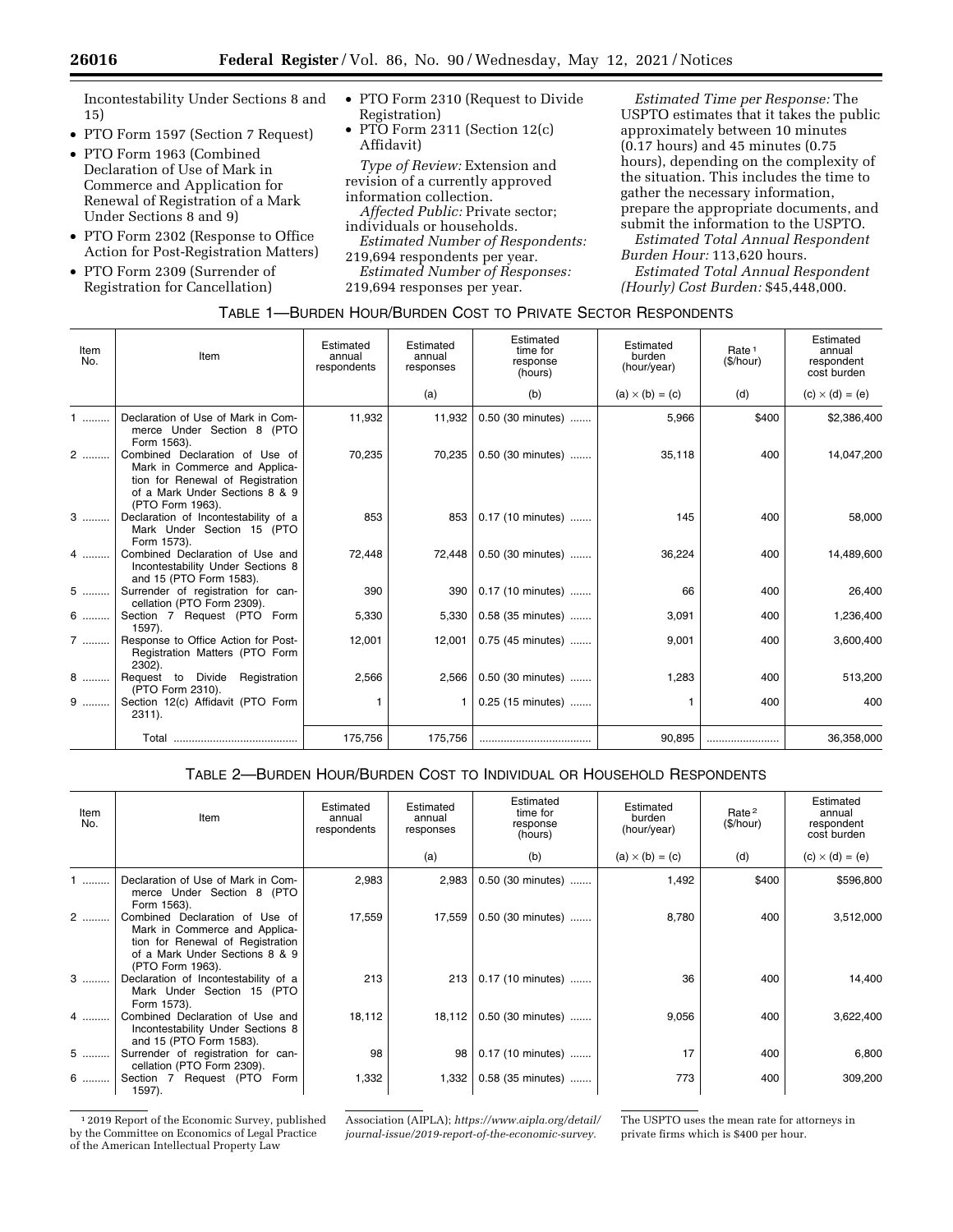### TABLE 2—BURDEN HOUR/BURDEN COST TO INDIVIDUAL OR HOUSEHOLD RESPONDENTS—Continued

| Item<br>No. | Item                                                                            | Estimated<br>annual<br>respondents | Estimated<br>annual<br>responses | Estimated<br>time for<br>response<br>(hours) | Estimated<br>burden<br>(hour/year) | Rate <sup>2</sup><br>(\$/hour) | Estimated<br>annual<br>respondent<br>cost burden |
|-------------|---------------------------------------------------------------------------------|------------------------------------|----------------------------------|----------------------------------------------|------------------------------------|--------------------------------|--------------------------------------------------|
|             |                                                                                 |                                    | (a)                              | (b)                                          | $(a) \times (b) = (c)$             | (d)                            | $(c) \times (d) = (e)$                           |
| 7           | Response to Office Action for Post-<br>Registration Matters (PTO Form<br>2302). | 3.000                              | 3.000                            | 0.75 (45 minutes)                            | 2,250                              | 400                            | 900,000                                          |
| 8           | Divide<br>Registration<br>Request to<br>(PTO Form 2310).                        | 641                                | 641                              | 0.50 (30 minutes)                            | 321                                | 400                            | 128,400                                          |
|             | Total                                                                           | 43,938                             | 43,938                           |                                              | 22.725                             |                                | 9,090,000                                        |

*Estimated Total Annual (Non-hour) Respondent Cost Burden:* \$89,646,738. This information collection has no capital startup, maintenance fees, or operating fees. However, this information collection does have filing fees and postage costs. The total annual non-hour respondent cost burden for

this information collection in the form of filing fees (\$89,646,625) and postage costs (\$113) is approximately \$89,646,738.

#### *Filing Fees*

Filing fees are charged per class of goods or services and can vary

depending on the number of classes. The filing fees shown here are based on the minimum fee of one class per document associated with this information collection.

| Item<br>No.                                                                    | Item                                                                                                                                                                                                                                                                                                                                                                                                                                                                                                                                                                                                                                                                              | Estimated<br>annual<br>responses                                         | Estimated<br>cost                                                                  | Estimated<br>non-hour<br>cost burden                                                                                         |
|--------------------------------------------------------------------------------|-----------------------------------------------------------------------------------------------------------------------------------------------------------------------------------------------------------------------------------------------------------------------------------------------------------------------------------------------------------------------------------------------------------------------------------------------------------------------------------------------------------------------------------------------------------------------------------------------------------------------------------------------------------------------------------|--------------------------------------------------------------------------|------------------------------------------------------------------------------------|------------------------------------------------------------------------------------------------------------------------------|
|                                                                                |                                                                                                                                                                                                                                                                                                                                                                                                                                                                                                                                                                                                                                                                                   | (a)                                                                      | (b)                                                                                | $(a) \times (b) = (c)$                                                                                                       |
| $1$<br>2<br>2<br>2<br>2  '<br>2   <br>$3$<br>4<br>4<br>6<br>$6 - 7$<br>$6 - 7$ | Combined Declaration of Use of Mark in Commerce and Application for Renewal of Registration of<br>a Mark Under Sections 8 & 9 (TEAS).<br>Combined Declaration of Use of Mark in Commerce and Application for Renewal of Registration of<br>a Mark Under Sections 8 & 9 (paper).<br>Combined Declaration of Use and Incontestability Under Section 8 and 15 (TEAS)<br>Combined Declaration of Use and Incontestability Under Section 8 and 15 (paper)<br>Deletion of Goods or Services after submission and prior to acceptance of a section 8 affidavit<br>(TEAS).<br>Deletion of Goods or Services after submission and prior to acceptance of a section 8 affidavit<br>(paper). | 14.915<br>87,791<br>200<br>6,463<br>1.066<br>90,557<br>3<br>488<br>1,839 | \$225<br>525<br>825<br>100<br>100<br>200<br>200<br>425<br>625<br>100<br>250<br>350 | \$3,355,875<br>46,090,275<br>2.475<br>20,000<br>646,300<br>200<br>213.200<br>38,486,725<br>1,875<br>48.800<br>459.750<br>350 |
| $8$<br>$9 \dots$                                                               |                                                                                                                                                                                                                                                                                                                                                                                                                                                                                                                                                                                                                                                                                   | 3,207                                                                    | 100<br>100                                                                         | 320,700<br>100                                                                                                               |
|                                                                                |                                                                                                                                                                                                                                                                                                                                                                                                                                                                                                                                                                                                                                                                                   |                                                                          |                                                                                    | 89.646.625                                                                                                                   |

# *Postage Costs*

Although the USPTO requires that the items in this information collection be submitted electronically, the items may, in limited situations, be submitted by mail through the United States Postal Service (USPS). The USPTO estimates that the average postage cost for a mailed submission, using a Priority Mail 2-day flat rate legal envelope, will be \$8.05. The USPTO estimates approximately 14 submissions per year may be mailed to the USPTO, for a total postage cost of \$113 per year.

*Respondent's Obligation:* Required to obtain or retain benefits.

### **IV. Request for Comments**

The USPTO is soliciting public comments to:

(a) Evaluate whether the proposed collection of information is necessary for the proper performance of the functions of the Agency, including whether the information shall have practical utility;

(b) Evaluate the accuracy of the Agency's estimate of the burden of the proposed collection of information, including the validity of the methodology and assumptions used;

(c) Enhance the quality, utility, and clarity of the information to be collected; and

(d) Minimize the burden of the collection on those who are to respond, including through the use of appropriate automated, electronic, mechanical, or other technological collection techniques or other forms of information technology, *e.g.,* permitting electronic submission of responses.

All comments submitted in response to this notice are a matter of public record. The USPTO will include or summarize each comment in the request to OMB to approve this information

<sup>2</sup> 2019 Report of the Economic Survey, published by the Committee on Economics of Legal Practice of the American Intellectual Property Law

Association (AIPLA); *[https://www.aipla.org/detail/](https://www.aipla.org/detail/journal-issue/2019-report-of-the-economic-survey)  [journal-issue/2019-report-of-the-economic-survey.](https://www.aipla.org/detail/journal-issue/2019-report-of-the-economic-survey)* 

The USPTO uses the mean rate for attorneys in private firms which is \$400 per hour.